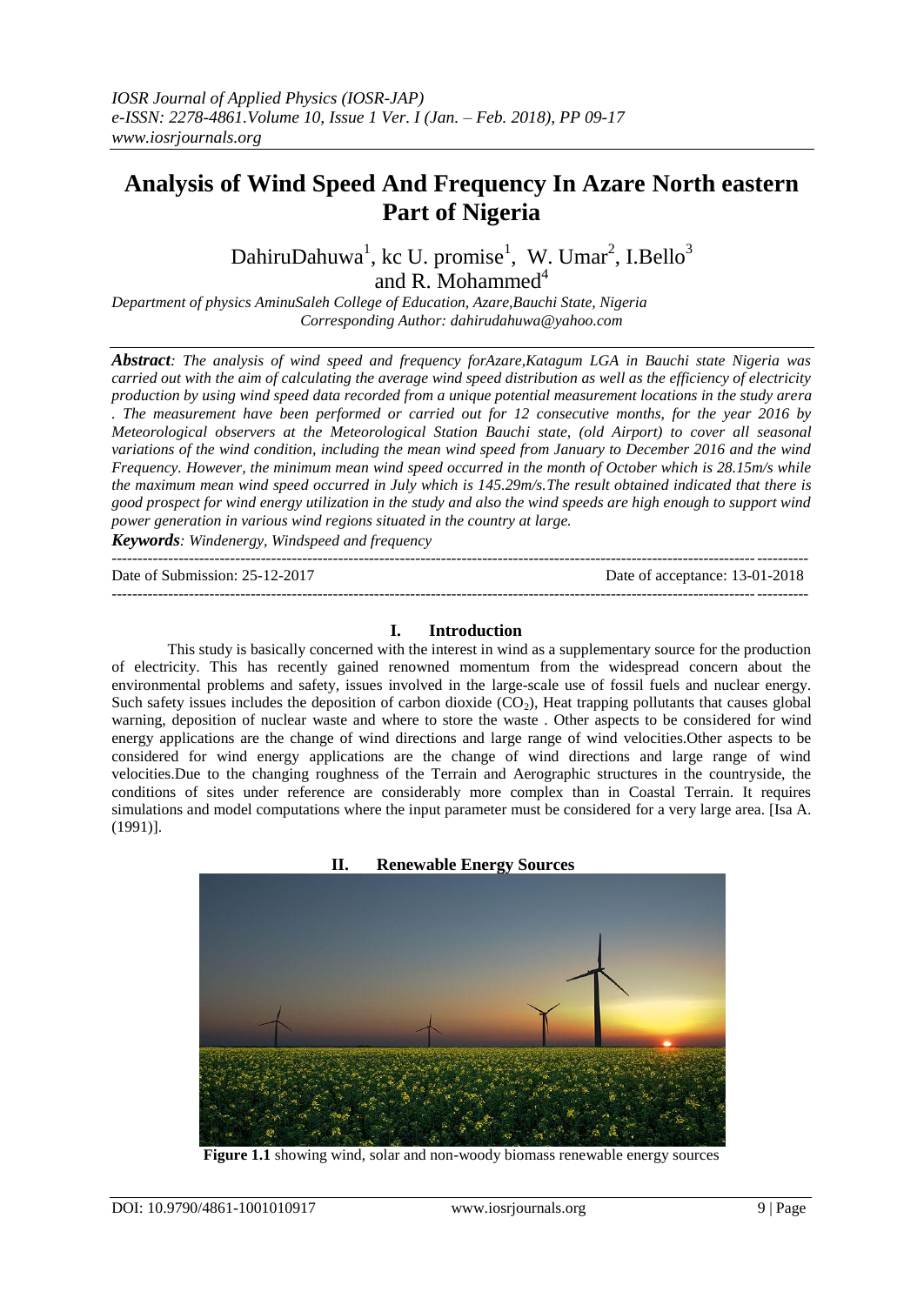

Global public support for energy sources

Source: Ipsos, May 2011

**Figure 1.2** global support chart for renewable energy

Renewable energy is energy that is collected from renewable resources, which are naturally replenished on a human timescale, such as sunlight, wind, rain, tides, waves, and geothermal heat. [IPSOS 2011]. Renewable energy often provides energy in four important areas: electricity generation, air and water heating/cooling, transportation, and rural (off-grid) energy services. [Ellaban, Omar; Abu-Rub, Haitham; blaanbjerg, freed (2014)Worldwide investments in renewable technologies amounted to more than US\$286 billion in 2015, with countries like China and the United States heavily investing in wind, hydro, solar and biofuel. Globally, there are an estimated 7.7 million jobs associated with the renewable energy industries, with solar photovoltaic being the largest renewable employer. [REN21. Global status report 2016].Renewable energy resources exist over wide geographical areas, in contrast to other energy sources, which are concentrated in a limited number of countries. Rapid deployment of renewable energy and energy efficiency is resulting in significant energy security, climate mitigation, and economic benefits. [Vaughan, Adam  $(25<sup>th</sup>$  October 2016)]. The results of a recent review of the literature [International energy Agency (2012)] concluded that as "greenhouse" gas (GHG) emitters begin to be held liable for damages resulting from GHG emissions resulting in climate change, a high value for liability mitigation would provide powerful incentives for deployment of renewable energy technologies Many renewable energy projects are large-scale, renewable technologies are also suited to rural and remote areas and developing countries, where energy is often crucial in human development. [Van Mathiesen, Brian, et al. (2015)]. Former United Nations Secretary-General, Ban Ki-Moon has said that renewable energy has the ability to lift the poorest nations to new levels of prosperity. [Steve Leone  $(25<sup>th</sup>$  August 2011)].As most of renewables provide electricity, renewable energy deployment is often applied in conjunction with further electrification, which has several benefits: electricity can be converted to heat (where necessary generating higher temperatures than fossil fuels), can be converted into mechanical energy with high efficiency and is clean at the point of consumption. [Armoroli, Nicola; Balzani, Vincenzo et al. (2016)].Renewable energy systems are rapidly becoming more efficient and cheaper. Their share of total energy consumption is increasing. Growth in consumption of coal and oil could end by 2020 due to increased uptake of renewables and natural gas. [Volker Quaschning, regenerative energy system].

# **1.1 Winds In Nigeria**

The winds that influence time and season yearly in Nigeria are [Gipe Paul and Associates, October (1991)]; The Westerly wind, which occurs from March through October. They are fairly strong around the midyear and come sometimes with rain. This is referred to as South West trade wind. It occurs in Calabar, Ibadan, Porthacourt, Bayelsa and Ogun State. It's usually free from dust. The Easterly wind which occurs from November to February and sometimes into March, it is fairly strong and dry in December with a lot of dust. This wind referred to as the North East Trade wind commonly known as Harmattan wind. It occurs mostly in northern part of the country e.g. Sokoto, Kano, Gusau, Kebbi, Zamfara, Maiduguri and sometimes Azare Local Government Area Bauchi State (study area).The research carried out by the Energy Commission of Nigeria (ECN) [Sambo, A.S. (2009)] shows that it is possible to integrate wind farms at the distribution end of the national grid.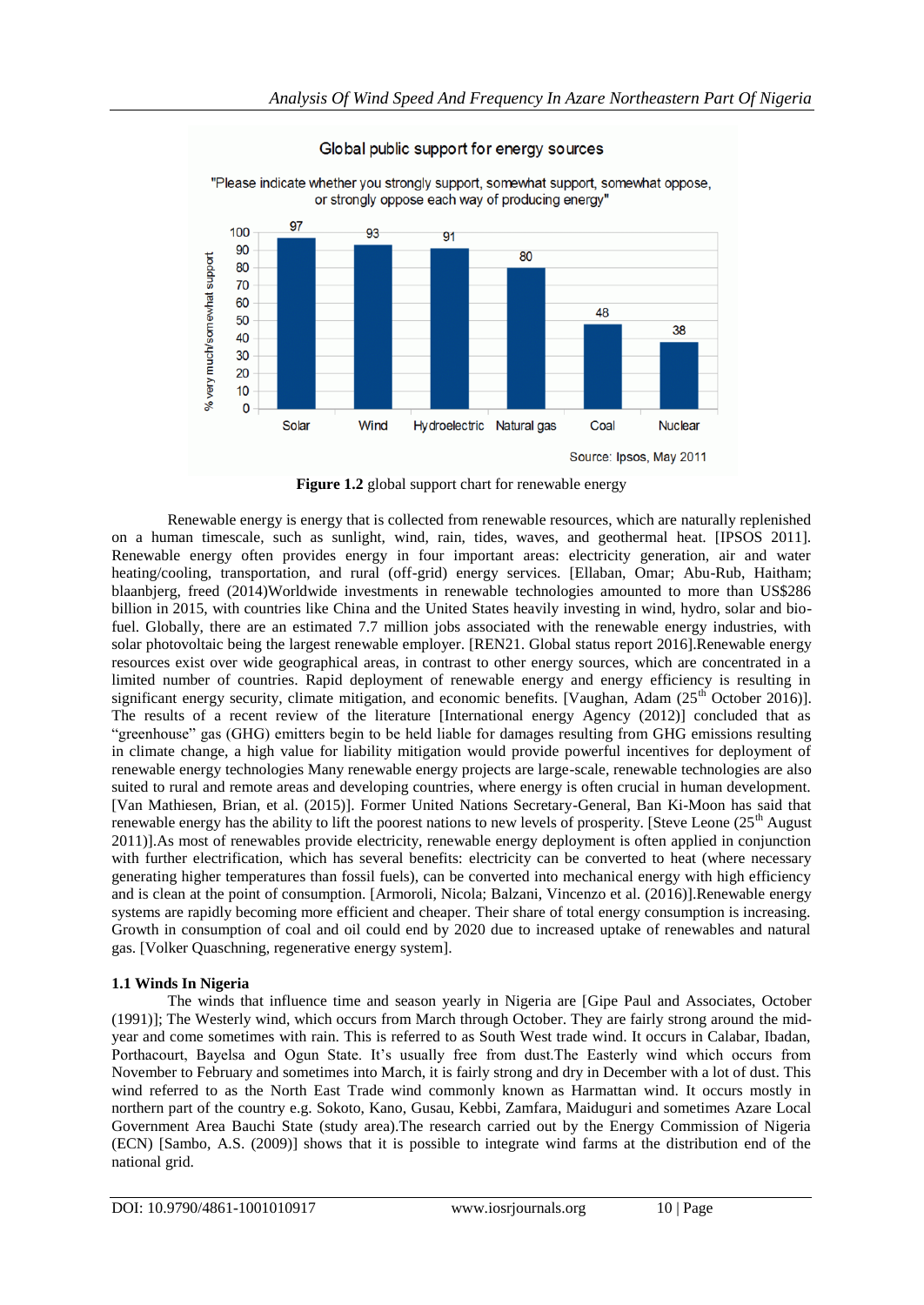# **1.2 Energy Policy in Nigeria**

The Nigerian government has already developed a policy for wind energy utilization underthe National Energy Master Plan. The policy states that the country shall promote its wind power resources for integration into a balanced energy mix. Necessary steps must be taken to harness this power at an affordable cost, especially to rural dwellers. Specifically, the policy highlighted the following objectives:

- 1. Encouraging research and development in wind energy: The Nigerian
- 2. Government should embarkon energy research and development activities by setting up research institutions relating to wind power research.
- 3. Developing skilled manpower to ensure local production of wind turbines and spare parts: theCameroonian government shall build local capacity in the design and development of turbines, blades and power. The government shall establish linkages between institutions, research institutes and centers of excellence in wind energy technologies.
- 4. Intensifying efforts to ensure the acquisition and development of wind maps: the government shall establish more metrological centers for a regular acquisition of data relating to wind speed characteristics.
- 5. Training skilled local technicians for effective and efficient operation and maintenance of windenergy system. The government shall train experts on installations, utilization and maintenance of energy systems.
- 6. Providing appropriate incentives for developers and producers of wind power systems: Thegovernment shall provide fiscal incentives, such as suspension of import duty, tax holiday, investment grants, operational grants, etc., to encourage local production of wind energy systems.
- 7. Developing extension program to speed up the general application of wind energy technology: the government shall conduct public enlightenment through workshops, seminars and lectures.The government shall also design and sponsor any publicity through print and electronic media.

# **1.3 Advantages of Wind Energy**

Environmental aspects come into play in the three phases of a wind turbine project:

1. Building and Manufacturing:

No exotic materials or manufacturing processes are required in producing a wind turbine or building the civil works of the wind farm.

2. Normal Operation:

Aero-acoustic Research has provided design tools and blade configuration to make blades considerably, more silent, reducing the distance needed between wind turbines and residential, commercial areas and people.

3. Decommissioning:

Because all components are conventional, the recycling method for decommissioning the wind turbine is also conventional. Most blades are made from glass and Carbon. Wood composites are being applied and bio-fibres developed.

# **1.4 Disadvantages Of Wind Energy**

Negative environmental aspects connected to the use of wind turbines are:

# **Acoustic Noise Emission**:

This prevents designers from increasing the tip speed of rotor blades, which would increase the rational speed of the drive train shaft and thus reduce the cost of gear boxes or generators.In Spain, some of the Mediterranean coast wind forms have charged patterns of seasonal migration habits of some African bird"s species causing ecological disruption. The impact on bird and bat life is attenuated if the turbines are properly located. A research project in the Netherlands showed that the bird's casualties from collision with rotating rotor blades, on a wind farm of 1,000 megawatts which are a very small fraction of casualties from hunting, high voltage lines and vehicles traffic.

#### **1.5 Visual Impact**

It has created court actions in case real estate values would be impaired by the installation of off-shore wind parks in front of highly valued property. As with many other energy options, the construction of transmission lines from remote local residents like in the Scottish highlands.

# **III. Aims And Objectives of The Study**

It is necessary to evaluate the wind speed and frequency in Nigeria in order to assess the potential of installing wind energy conversion system for electricity generation. This analysis also brings to light the good prospects of wind energy utilization in Nigeria.Energy resources for electrical production in liquate, and distilled oil. Gas and residual fuel oil which requires a large capital investment. But harnessing of wind energy has become possible by installing windmills and wind turbines, which ultimately brings about a reduced cost of electricity generation in Nigeria.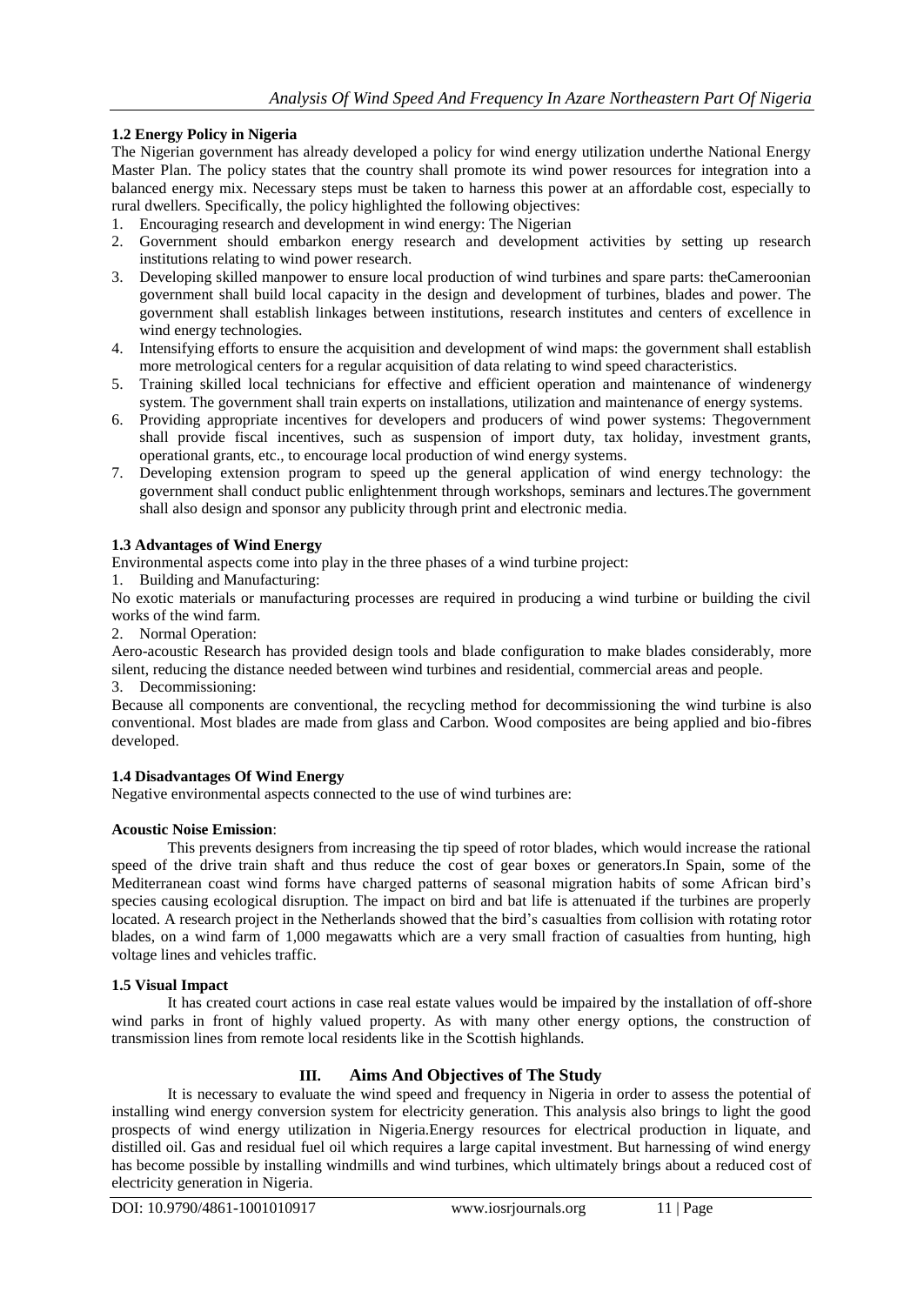# **IV. Related Theories**

#### **4.1 Wind Speed and Its Characteristics.**

The estimation of wind speed at different height is usually done by the use of power law [6].

V1/ V2 = [ H1 / H2] α --------------------1

here V<sub>1</sub> is the wind speed at H<sub>1</sub> of selected height 10m and V<sub>2</sub> is the wind speed at the desired height above the ground level, the power index depends on the time of the day, the wind electricity and speed level. The roughness factor  $[\&]$ , power index can be taken as  $1/7$  or 0.1429 or it could be estimated from the relation below:

$$
\propto = \frac{\ln \left[ V_{1/2} \right]}{\ln \left[ H_{1/2} \right] \dots}
$$

The wind fluctuates in a random manner with respect to time, height above ground and terrain roughness.

#### **Wind Power.**

The frequency distribution of wind speed is estimating the power potential at site. Therefore the power P, in the wind at a speed V in m/s, per unit area perpendicular to the wind direction is a combination of the kinetic energy per unit mass  $0.5\ell v^2$ .[13]. Where  $\ell$  is the air density equal to 1.115kg/m<sup>3</sup> at sea level and mass low rate V. a rough estimate for wind power is usually made from the relation.[6]

 $P=CP<sup>1</sup>/<sub>2</sub> \ell v<sup>3</sup>$ -----------------------------3

Where Cp, is the power coefficient equal 0.593. Above equation shows that the theoretical power in the wind has a cubic dependence on wind speed and could result in a large change in the instantaneous theoretical power.

### **Wind Power Generation**

A theoretical formular of the maximum power extract from wind of velocity V is well known as Betz formular;  $P_{\text{max}} = \frac{8}{27}$   $\ell$ dSV<sup>3</sup> ---------------------4

Where  $\ell d$  is the density of air, and S the area perpendicular to the wind.

Taking S=1m<sup>-2</sup> for the normal air of  $\ell d = 1.2 \text{kg/m}^3$  we have P<sub>max</sub> = 32.6, 44.4 and 59.2w/m<sup>2</sup> for V = 4.5 and 5.5 m/s respectively.

#### **Harnessing the Wind**

Once the wind resource is established at a specific site, the challenge is to harness the energy, convert it into electricity, and dispatch it to local consumers or nearby electrical grid system.

In contrast to windmills common in the  $19<sup>th</sup>$  century, a modern power generating wind turbine is designed to generate high quality network frequency electricity. A wind power turbine transforms wind kinetic energy into electric power according to the formular;

 $P = 0.5$   $\ell$ Ar  $V^3$ cpη (watts) ----------------5

Where P = air density in kg/m<sup>3</sup> (n 1.225 kg/m<sup>3</sup> at sea level and 15<sup>oc</sup>)

Ar = surface development by the rotary blades in  $m^2$ .

 $(JID<sup>2</sup>/<sub>4</sub>, D = rotor diameter in m)$ 

 $V =$  wind velocity (m/s)

 $Cp$  = rotor aerodynamic power coefficient (≈0.45).

 $\eta$  = efficiency of the mechanical/electrical device for electricity generation and transmission ( $\approx$ 0.193 – 0.98).

the wind source is the fuel for a wind power station and just small changes in speed and direction have large impact on the commercial value of a wind farm. Every time the average winds doubles, the power produced increases by a actor of eight, so even small changes in average speed can produce large changes in performance.

In general, unless the annual average wind speed for a site exceeds 17km/h, such location is not fit for a wind farm. Other factors including proximity to an energy consumer or electrical grid transmission line are also crucial.

#### **Energy in the Wind**

Wind data can usually be represented in the form of a Weibull distribution, where the probability **Pv** of the wind lying in the range

**V** to  $\mathbf{v} + \mathbf{dv}$  is given by the relationship,

 $Pv = f(v) = {k \choose c} x [v]_c^{k-1} x \exp [-(v]_c)]^k$ ----------6

The Weibull distribution consist of two constant k and c. the value of k determine the speed of wind around the average value or mean wind speed **Vm** low values of k are associated with a large speed and for high values of k, the distribution becomes less broad.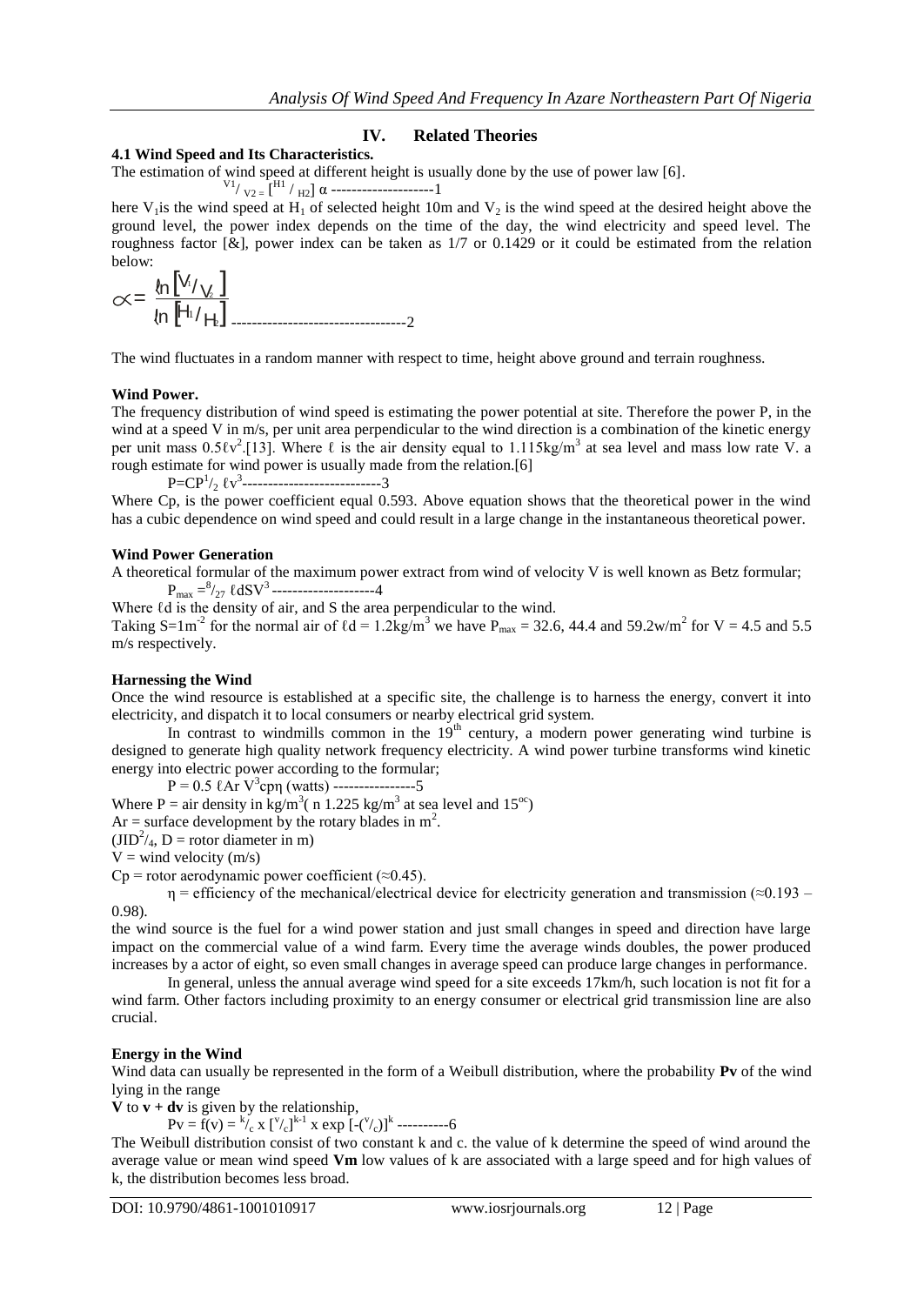#### **Energy Density Estimate**

Mean yearly wind speeds are basically needed fro-making mean power density estimates. It is necessary to consider variations in wind speed in the estimation of wind energy densities. Three wind regimes are usually assumed to contribute to the mean airflow in the estimation of wind energy. These are the energy wind, prevalent for frequency wind and calm breeze. Measurements of wind speed distribution or frequency are used if available to compensate for the lack of sufficient wind speed data. Annual energy estimate have been made for the site under consideration using the formular below,

E= 
$$
7^{1/2}
$$
CP  $\sum_{i=1}^{N}$  [fi(v).(vi<sup>3</sup>)]. Ti x kwh/m<sup>2</sup>/month-----7

#### **Duration Curve**

This involves the determination of frequency curve for wind velocity which then leads to velocity and duration curve for sample station is presented, by taking estimated values of frequency of occurrences (daily) for given wind velocities, monthly velocity durations have first been determined as functions of days in a year.

V= ∑fdvd -------------------------8

Where V is the average monthly speed,

**Vd-** is the daily average wind speed and

**Fd -** is the frequency of occurrences in days.

#### **Data Acquisition:**

To examine, methodically and analyze the prevailing wind speed and frequency in a unique special measurement location in northeastern Nigeria. Wind measurement equipments e.g. wind vanes and annulments were installed at Bauchi meteorological station to obtain the desired data for wind speed and frequency for the year 2016. These data was collected for 12 months, and the measurement site was equipped with two sensors installed at 10m and 30m above the ground to measure the accurate wind speed.However, the site was equipped with a wind vane to measure wind direction and an anemometer to measure wind speed.

#### **Winds Speed And Frequency Data:**

The wind speed data was collected in kilometers per hour and furthermore was converted to meter per second (m/s). These data was accurately taken at Bauchi meteorological station old airport, Bauchi state. **Table 1** below shows the daily average winds speed data for Azare, Bauchi State in the year *2016*

| <b>OBSERVATION</b>               | MID POINT (X)                   | F                                                      | F<br>X                                                        | $X - x$ ) | $\mathbf{X} - \mathbf{x}$ ) <sup>2</sup> | $\mathbf{F}(\mathbf{X}-\mathbf{x})^2$ |
|----------------------------------|---------------------------------|--------------------------------------------------------|---------------------------------------------------------------|-----------|------------------------------------------|---------------------------------------|
| $\Omega$<br>5<br>5.              | 5.<br>5                         | 3<br>3<br>9                                            | 2<br>$\Omega$<br>6<br>4                                       | $-31.89$  | 1016.97                                  | 38024.50                              |
| $5$ .<br>- 6                     | 8                               | 3<br>$\mathfrak{D}$                                    | $\mathcal{D}_{\mathcal{L}}$<br>$\Omega$<br>9<br>6<br>$\Omega$ | $-24.01$  | 576.48                                   | 18510.77                              |
| 10<br>5<br>6                     | 3                               | 3<br>9<br>9<br>6                                       | 5 2<br>$\mathcal{R}$<br>4                                     | $-26.86$  | 721.45                                   | 28829.14                              |
| 20.5<br>15.<br>-6                | 8                               | 8<br>$\overline{4}$<br>4<br>6                          | 8<br>2<br>8<br>$\overline{4}$                                 | $-28.35$  | 805.42                                   | 37435.92                              |
| $2\overline{5}$ . 5<br>20.<br>-6 | 2<br>3                          | 9<br>$\Omega$<br>5<br>4                                | 133.05                                                        | $-5.95$   | 673.40                                   | 33030.27                              |
| $2.5$ .<br>30.5<br>-6            | $\mathfrak{D}$<br>8             | $\mathcal{R}$<br>6<br>4<br>4                           | 226.28                                                        | $-15.54$  | 241.49                                   | 10538.62                              |
| 30.<br>35.5<br>-6                | 3<br>3                          | 2<br>-9<br>.5<br>$\overline{4}$                        | 4809.09                                                       | $-112.19$ | 12586.59                                 | 1828705.66                            |
| 40.5<br>$3\overline{5}$ .<br>-6  | 3<br>8                          | 3<br>9<br>5<br>$\overline{4}$                          | 3 3 1 . 5 9                                                   | 3<br>-5   | 9<br>2<br>9                              | 346.70                                |
| 45.5<br>40.<br>6                 | $\mathcal{R}$<br>$\overline{4}$ | $\mathcal{L}$<br>8<br>$\mathcal{D}_{\mathcal{L}}$<br>9 | 285324                                                        | 13.28     | 176.35                                   | 5258.75                               |
| 50.5<br>45.<br>-6<br>-           | 8<br>4                          | $\mathcal{D}_{\mathcal{L}}$<br>8<br>5                  | 1 3 5 4<br>. 01                                               | 19.95     | 398.00                                   | 11203.70                              |
| 50.<br>55.5<br>-6                | 5.<br>3                         | 8<br>4                                                 | 6 1 6 . 3 6                                                   | $-60.38$  | 3645.74                                  | 413718.57                             |
| 55.<br>60.5<br>-6                | 5<br>8                          | $\mathcal{R}$<br>$\Omega$<br>4<br>4                    | 68.56                                                         | 27.66     | 765.07                                   | 23288.73                              |
| T<br>т<br>L<br>$\Omega$<br>A     |                                 | 9 <sub>3</sub><br>$\mathbf{0}$<br>7<br>-6              | 16354.66                                                      |           |                                          | 2448891.28                            |

**Table 1** above shows the winds speed frequency distribution for Azare, Bauchi State in the year 2016

# **5.1 Average Wind Speed:**

 $\overline{\mathsf{X}}$ 

# **V. Calculation**

The average wind speed is based on the speed of the wind regardless of directions. However, the average wind speed provides the mean rough estimate of the daily, monthly or yearly available wind data. This can be calculated in two different ways;

i) Average wind speed of an ungrouped data given as:

Where

…………………………………(1)

X - is the observation mode

N - is the number of data to be calculated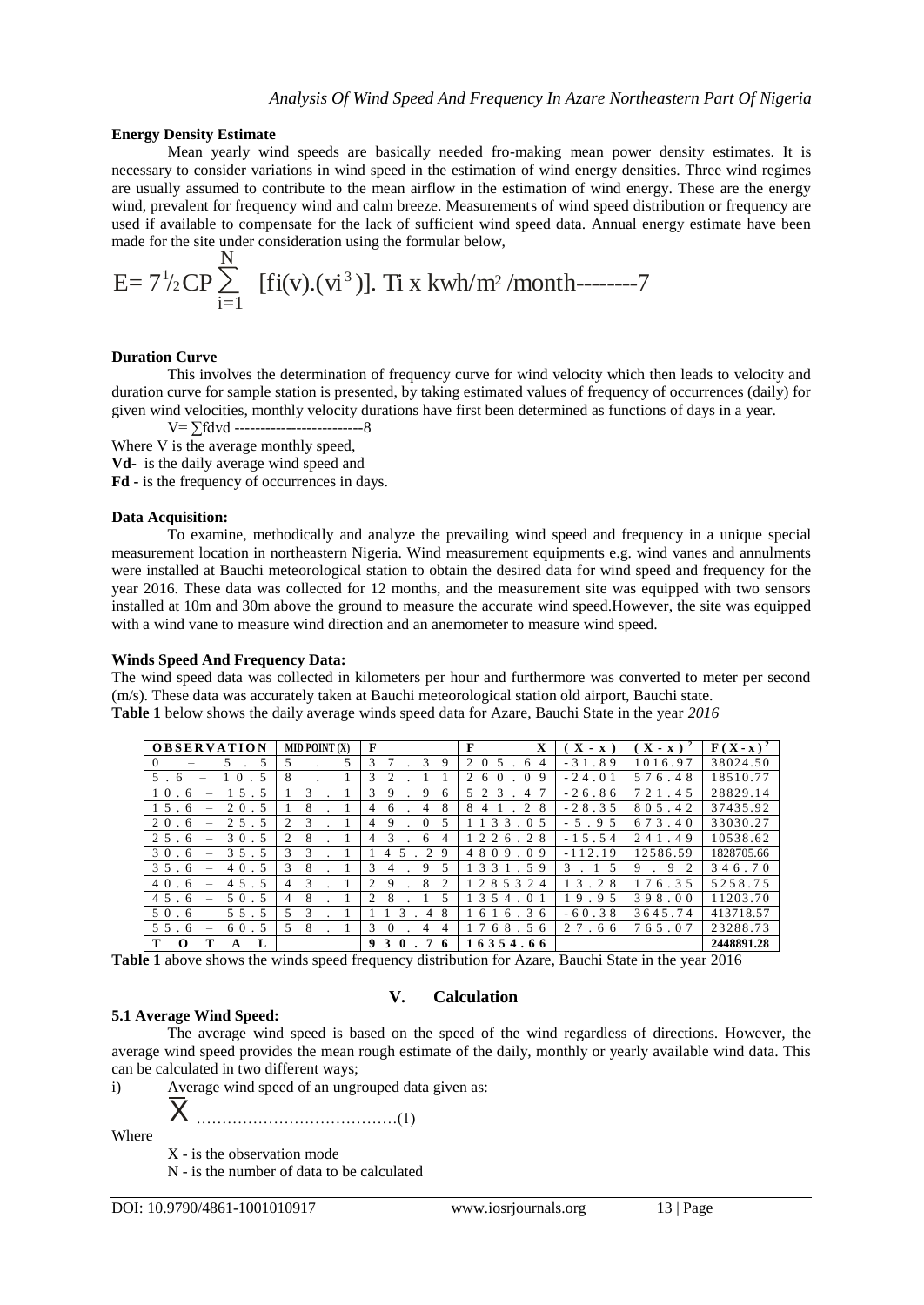$\Sigma$  - is the summation parameter. ii) Average wind speed for a grouped data is given as: ------------------- (2) Where  $X$  – is the average wind speed  $F -$  is the frequency of wind data  $\Sigma$ – is the summation parameter. The monthly average wind speed was calculated on monthly basis for Azare, Bauchi state. Example: in April 2016, Wind speed = Where  $X = 46.48$  $N = 31$  $= 1.49$  m/s Where  $\Sigma$ fx = 16354.66  $\Sigma$ f = 930.76  $\vdots$  $\overline{\mathsf{X}}$  $\overline{\mathsf{X}}$  $\overline{\mathsf{X}}$ 

Consequently, the monthly wind speed for the year 2016 can be calculated using equation (2).

$$
\sum fx = 16354.66
$$
  

$$
\sum f = 930.76
$$
  

$$
\sum F =
$$

 $\overline{\mathsf{X}}$  = 17.58m/s

### **STANDARD DEVIATION:**

This is the square root of the variance and its evaluated using the formula below;

 $S.D = \sqrt{$  ------------------------ (3)

Where

 $F -$  is the frequency of the observed data

 $X$  – is the average wind speed

 $\sum$  – is the summation parameter.

Annually, standard deviation can be calculated for example for Azare, Bauchi State;  $S.D = \sqrt{ }$ 

Where

 $\sum f(X-x)^2 = 2448891.28$  $\bar{\Sigma}$ f = 930.76

 $S.D =$ 

 $S.D = 51.29m/s$ 

# **5.2 Wind Power**

The frequency distribution of wind speed is essential in estimating the wind speed power potential at a site. Therefore, power in the wind at a speed V in m/s per unit area perpendicular to the wind direction is a combination of kinetic energy, per unit mass where 'e' is the air density equal to 1.115kg/m<sup>3</sup> at sea level. A rough estimate of power in the wind is usually made from the relation;

 $P = CP^{1/2}$   $\ell V^{3}$  ---------------------------- (4)

Where

 $CP -$  is the power coefficient = 0.593  $\ell$  - is the air density = 1.115kg/m<sup>3</sup>  $V -$  is the average mean using wind speed in Azare, Bauchi State = 2448891.28 1) Wind power for Azare, Bauchi State for 2016  $P = CP^{1/2}$   $\ell V^{3}$ Data:  $CP = 0.593$  $\ell = 1,115$ kg/m<sup>3</sup>  $V = 22448891.28$  $P = 0.593 \text{ x}^{1/2} \text{ x } 1.115 \text{ x } (2448891.28)^{3}$  $=$  0.33059 x 1.4686168 x 10<sup>19</sup>  $P = 0.485510027 \times 10^{19}$ watts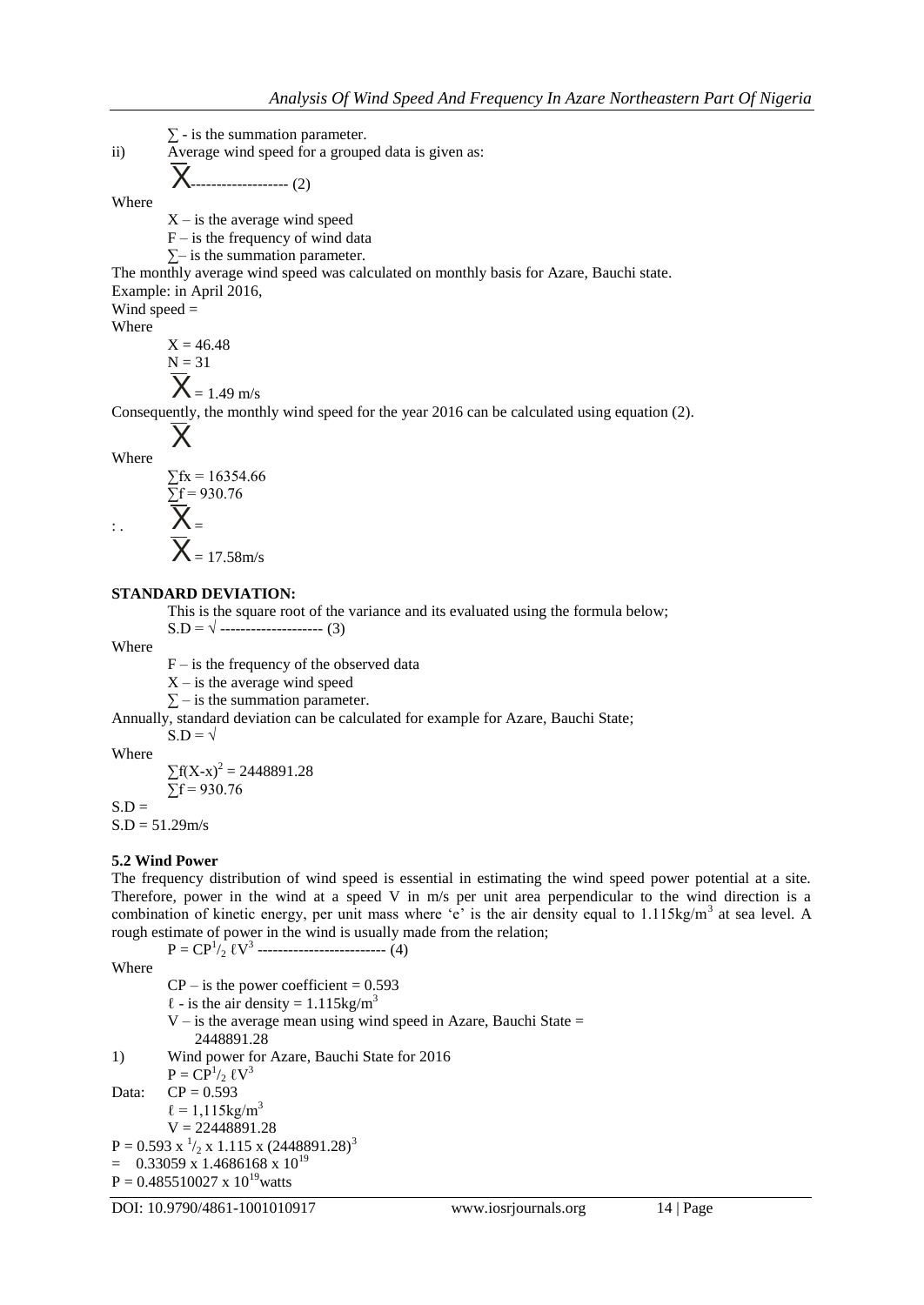The wind speed in Azare =  $0.485510027 \times 10^{19}$  watts Converting to kilowatts  $P = 0.485510027 \times 10^{19} \times 10^3$  $\Rightarrow$  The wind power in Azare = 0.485510027 x 10<sup>22</sup>kwatts

# **5.3 Energy Density:**

Annually energy estimate have been made for the side under consideration using the formular below.

 $E = 7^{1/2}CP[$ fi(v) - vi]<sup>3</sup>.Ti x 10<sup>-3</sup>kwh/m/month

Where

Fi – is the percentage frequency distribution of wind speed

 $Ti - is$  the corresponding duration of the wind speed in hours that's

interval for one month, and is given as;

 $Ti = x 8760$  for a whole year

The power coefficient  $CP = 0.45$ 

Example; the energy of a wind in Azare for the 2016:

 $Vi = 5.5m/s$  $Fi(v) = 930.76m/s$  $\therefore$  Ti =  $=$  = 81534.57  $E = 7 \times 0.5 \times 0.45 \times [930.76 - 5.5]^3 - 81534.57 \times 10^{-3}$  $= 1.575 \times 792120700.1 - 81.53457$ 

 $\therefore$  E =792120618.60<sub>ans</sub>

### **VI. Analysis**

The statistical analysis of wind energy regime shows that there is potential for wind power generation in Nigeria. **Table '1'** gives the daily average wind speed data for Azare, Bauchi State at a height of 10m where an anemometer was placed. **Table '2'** shows the expected wind power density and the monthly standard deviation. As estimated from **Table '1'**, the wind speed was at its peak in Azare, Bauchi State (2016), in the month of July (145.29) and gradually reduces to 28.15 in October and later it finally increased to 30.44 in December.An accurate estimate of the wind power was obtained from the climatologically data gotten from the meteorological station in Bauchi State. After a careful analysis of the monthly average wind speed for the year (2016). For Azare, Bauchi State; the maximum power density that was extracted from the wind was found to be  $0.45510027$  x  $10^{22}$ kw/m<sup>2</sup>. This result confirms that Azare, Bauchi State, is an ideal center for wind power generation.Furthermore, **Table '1'**, shows the mean monthly wind speed of 37.39m/s in January, 32.11m/s in February, 39.96m/s in march, 46.48 in April, 49.05m/s in may, 43.64m/s in June, 145.29m/s in July, 34.95m/s in August, 29.82m/s in September, 28.15m/s in October, 113.48 in November and 30.44m/s in December, for the year 2016 in Azare, Bauchi State. However, the minimum mean wind speed occurred in the month of October which is 28.15m/s while the maximum mean wind speed occurred in July which is 145.29m/s. Hence, there is an assurance for a considerably high economic contribution to the generation of electricity in Nigeria.

#### **VII. Result And Discussion**

At the end of the final analysis, the result was obtained and the summary of the measured wind speed and frequency for Azare, Bauchi State with graph showing the monthly mean wind speed distribution pattern selected in figure 2.

#### **7.2 Discussion**

**7.1 Result**

The result obtained from calculation of minimal and maximal and speed at the location under observation was 28.15m/s and 145.28m/s for Azare, Bauchi State respectively. The power in the wind that was calculated was about  $0.485510027 \times 10^{22}$ kw/m<sup>2</sup>. The power can be seen in table 1. The energy density was calculated as the product of power and frequency that is:

 $E = NZ$  (kw/m<sup>2</sup>)

Or estimated using the relation

E = NZ (kw/m<sup>2</sup>)  
ated using the relation  

$$
E = 7^{1/2} \sum_{i=1}^{N} [(fi(v)] - (vi^3) Ti \times 10^3 \text{ kW/m}^2
$$

The highest wind speeds were recorded in Azare, Bauchi State.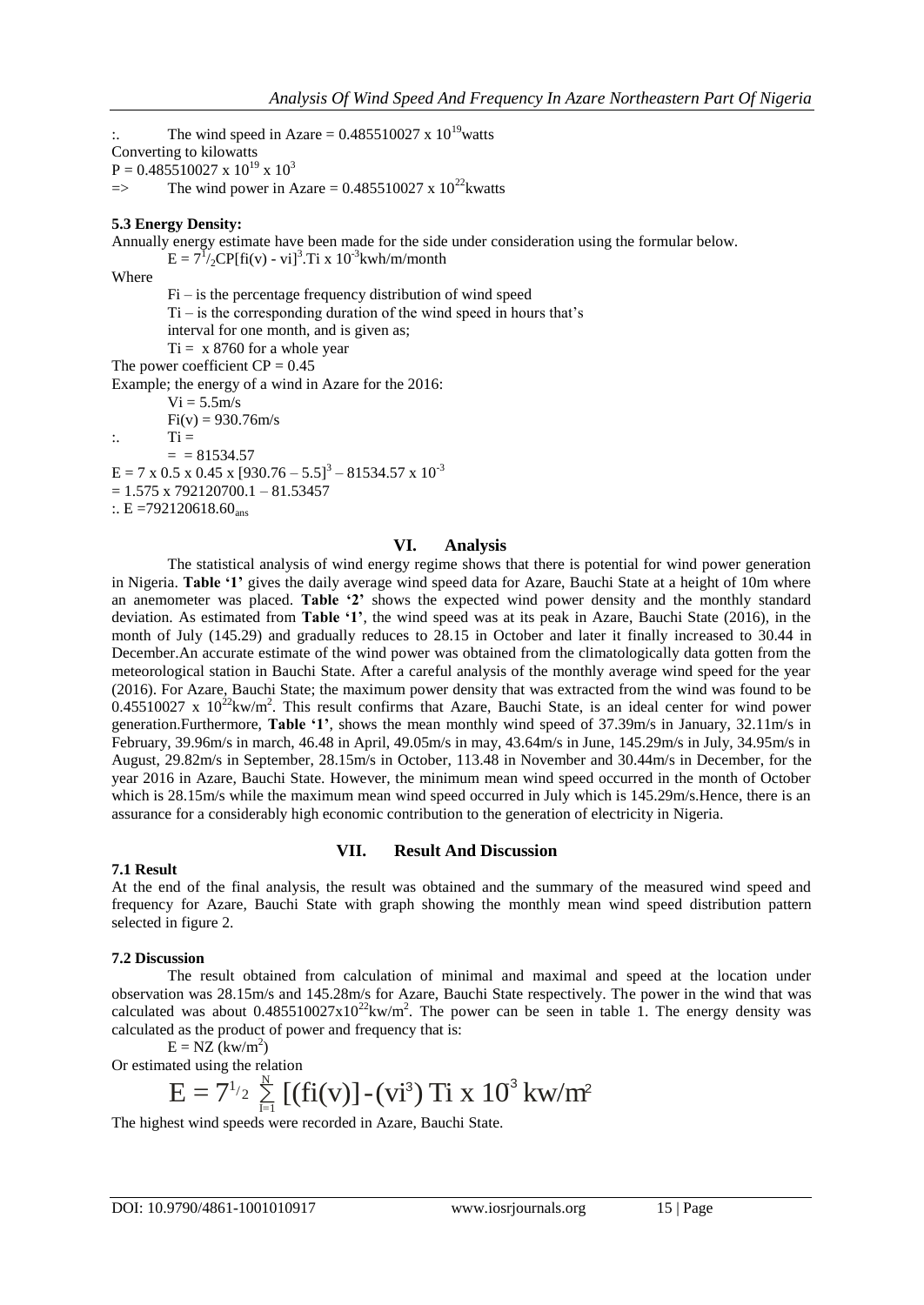| M                                  | N<br>$\mathbf{\Omega}$ | т        | н       | S | EXPECTED WIND POWER $(kw/m^2)$ STANDARD DEVIATION |               |                             |          |  |   |               |   |  |   |   |
|------------------------------------|------------------------|----------|---------|---|---------------------------------------------------|---------------|-----------------------------|----------|--|---|---------------|---|--|---|---|
|                                    | a<br>n                 | u<br>a   | r       | v |                                                   |               |                             | 9        |  |   | 2             | 6 |  |   |   |
| F                                  | e<br>h                 | u        | a       |   | 9                                                 |               |                             |          |  |   | $\Omega$      |   |  |   |   |
| М                                  | a                      |          | с       | h |                                                   | $\mathcal{L}$ | $\mathcal{R}$               | 8        |  | 8 | 4             | n |  |   |   |
| A                                  |                        |          |         |   |                                                   | 4             |                             |          |  |   | 4             | n |  |   |   |
| M                                  |                        | a        |         |   |                                                   | 5             | $\mathcal{D}_{\mathcal{L}}$ | $\Omega$ |  | 6 | 8             |   |  |   |   |
|                                    | u                      | n        |         | e |                                                   | 3             | $\Omega$                    | 9        |  | 2 | 2             | 6 |  | 6 |   |
|                                    | u                      |          |         |   | 4                                                 |               | $\Omega$                    |          |  | ◠ | $\Omega$      |   |  |   |   |
| A                                  | u<br>g                 | u        | s       | t |                                                   | $\Omega$      | 8                           | 3        |  | 5 | 5             |   |  |   |   |
| S                                  | e<br>n<br>e            | m        | b.<br>e | r | 8                                                 | 9             | 4                           |          |  |   | $\mathcal{R}$ |   |  |   | h |
| $\scriptstyle\rm\scriptstyle{(1)}$ |                        | $\Omega$ | e       | r | 8                                                 |               | っ                           |          |  |   | Q             | 5 |  |   |   |
| N                                  | e<br>$\Omega$          | m        | e<br>h. | r | 3                                                 | 4             | $\Omega$                    | 4        |  | 6 | $\Omega$      |   |  | 6 |   |
|                                    | e                      | m        | e<br>h  |   | g                                                 |               | 3                           |          |  |   |               |   |  |   |   |

Table 2: Mean monthly power flux density in kw/m<sup>2</sup> and the standard deviation for Azare, Bauchi State 2016.

From the monthly mean wind speed distribution pattern for the selected site, (figure 1) indicates the largest share in winter months for Azare, Bauchi State.The data observed and cumulative wind speed frequency distribution graph (figure 2) shows or indicates that Nigeria is generally a moderate wind speed region, depending on time and location. Since the mean wind speed exceeds 2.2m/s at the measured height for more than 90% of all months in Azare, Bauchi State, an out in wind is recommended.The wind turbine is usually shut down for wind speed greater than 25m/s that is the cut out of 25m/s are also recommended.

Conclusively, in order to collect a climatologically data on a daily basis for twelve months, missing measurement values had to be projected by using values from neighboring stations, it is necessary to check if the station under analysis correlate.One method for carrying out this correlation between two stations is by establishing a scattered graph as shown in (figure 2b): The result obtained has shown that electric power generation using wind energy has a good potential in the country.



**Figure 1;** Wind Speed Interval (In M/S)Cumulative Mean Wind Speed Frequency Distribution For Azare, Bauchi State